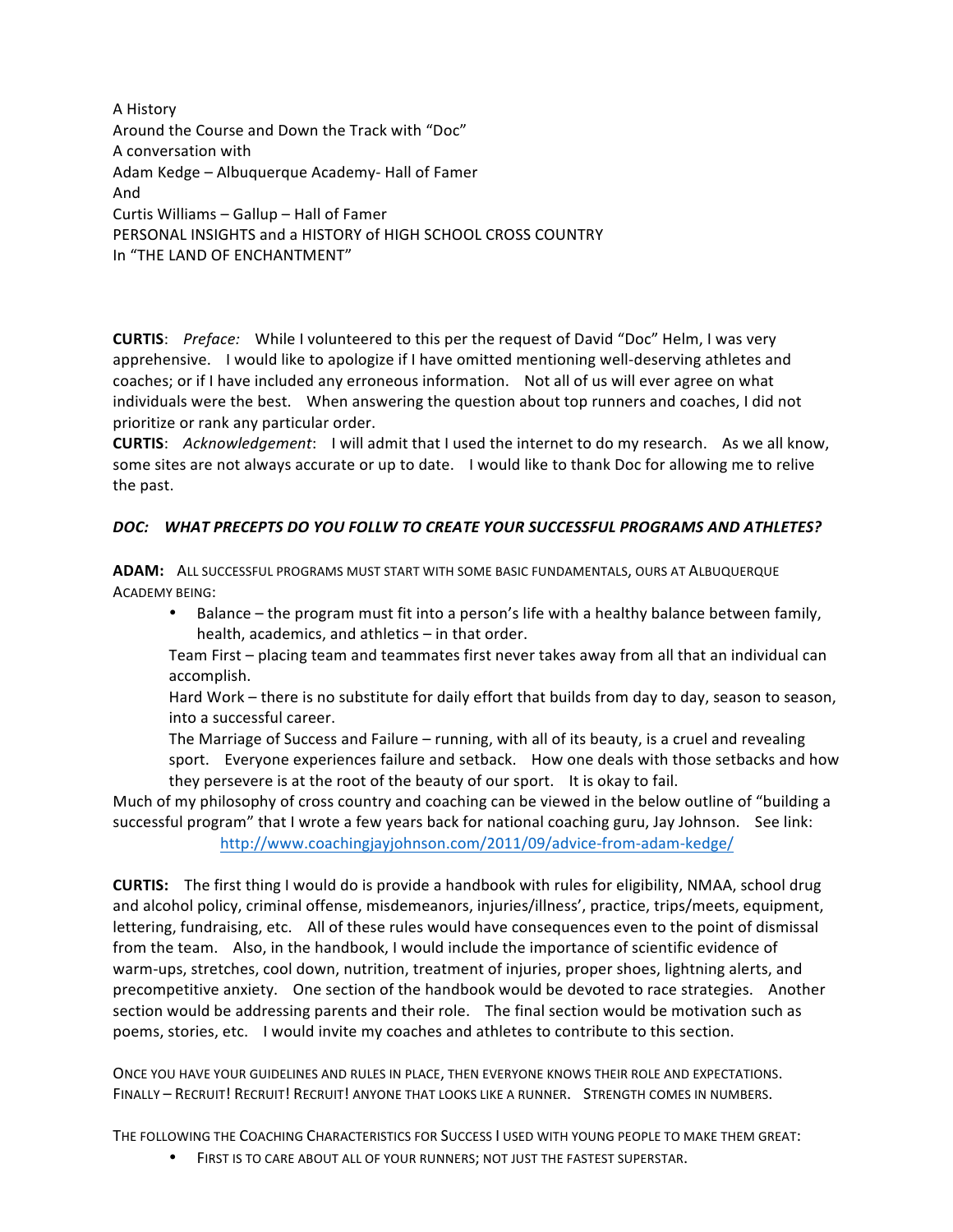SHOW YOUR ENTHUSIASM EVERY DAY. COMMUNICATE GOALS AND EXPECTATIONS WEEKLY. CHART ALL ATHLETES' PRACTICES AND MEET PERFORMANCES. REWARD AND PRAISE CONSTANTLY. DON'T BE AFRAID TO LOWER THE HAMMER WHEN NECESSARY. ALLOW INTERACTION AND ATHLETE INPUT IN CERTAIN SITUATIONS, I.E., TEAM RULES, FAVORITE WORKOUTS, ETC. MAKE SURE ATHLETES HAVE A READINESS TO COMPETE AT THEIR LEVEL TO BE SUCCESSFUL. DESIGN WORKOUTS THAT SERVE YOUR OBJECTIVES, BUT TRY TO MAKE THEM FUN. ADJUST YOUR WORKOUTS; FOLLOW THE HARD/EASY PRINCIPLE AND THE PROGRESSIVE OVERLOAD. GROUP YOUR ATHLETES BY TALENT, BUT STILL HAVE EXPECTATIONS FOR ALL GROUPS. BE THERE FOR THEM! BE MORE THAN JUST A COACH!

### *DOC: WHAT WAS YOUR EARLIEST MEMORY OF CROSS COUNTRY AND WHO WERE YOUR MENTORS AS AN ATHLETE AND AS A COACH AND WHY?*

**ADAM:** *Memories:* Although I started running at age 9 or 10 after being a cast away from other organized sports where I did not find success, my first real memories of high school cross country happened when I was a freshman in high school.

In 1979 (I think the year is correct) my older brother and I went to view the NM State Cross Country Championships being held in Santa Fe. It was during the era of the great Santa Fe High teams. I remember Peter Graham (current SFHS coach) racing through the arroyos near Ft. Marcy Park, just burying the rest of the field. I recall the intensity of Peter, the other competitors, but mostly the intensity of Pete's coach, John Alerie, pushing Peter to his limit despite a huge lead.

My next fond and defining memory was one that took place the following summer. In the summer of 1980 my older brother left for two months to live with relatives in California. Prior to that, we were training partners and fairly even ability. I remember, like yesterday, my brother slugging me (hard) on the arm and telling me, "you better run." For two months, I ran, our normal trail, 5  $\frac{1}{2}$  miles from our house to the windmill and back through the hills outside of Espanola. I ran in New Mexico, he ran in California, and when we got back together two months later things changed. We were still brothers, runners, and training partners, but the old cow trails of northern New Mexico cannot be matched by any of the draws of California.

*Mentors:* Cross Country in the state of New Mexico has been shaped profoundly by two men: Curtis Williams and Matt Henry.

THE FIRST TRUE INNOVATOR OF CROSS COUNTRY IN OUR STATE WAS CURTIS WILLIAMS OF GALLUP. CURTIS' SUCCESSFUL PROGRAM WAS SECOND TO HOW HE AND STAFF RAN THEIR TEAMS. MANY PROGRAMS PRIOR TO THE GREAT GALLUP PROGRAMS LACKED STRUCTURE AND ORGANIZATION. FROM THE OUTSIDE, CURTIS RAN HIS TEAMS LIKE A GENERAL AND HIS ARMY, FULL OF DISCIPLINE, NEVER GIVING IN OR SURRENDERING. THE TOUGHNESS OF THE WHOLE TEAM, FROM HIS #1 DOWN TO HIS LAST MAN, WAS A SIGHT TO SEE. IF EEL CURTIS CHANGED CROSS COUNTRY IN NEW MEXICO FOR WHAT MANY CONSIDERED A SPORT FOR FOOTBALL REJECTS OR FOR PRE-SEASON BASKETBALL CONDITIONING INTO A REAL SPORT.

THE SECOND MAN, AND SECOND SET OF SECRET INGREDIENTS TO BUILDING A SUCCESSFUL CROSS COUNTRY PROGRAM WAS ON DISPLAY FOR YEARS BY THE ADORED, MATT HENRY. HIS FORMULA OF TREATING KIDS WITH KINDNESS, BUILDING A FAMILY ATMOSPHERE, ONE WHERE ALL ARE VALUED AND RESPECTED CAN BE SEEN TODAY IN EVERY SUCCESSFUL CROSS COUNTRY PROGRAM IN THE STATE. COACH HENRY'S OLD WEST MESA TEAMS WERE GOOD; BUT WHEN HE TOOK HIS FORMULA TO LA CUEVA HIGH SCHOOL, THE LANDSCAPE OF NEW MEXICO CROSS COUNTRY CHANGED FOREVER. A TEAM, NO MATTER HOW MUCH TALENT AND HARD WORK, COULD NOT MATCH THE TIDAL WAVE OF 100+ SMILING, FUN-LOVING RUNNERS, AND THEIR SUPPORTIVE FAMILY MEMBERS. DON'T BE MISTAKEN BY MATT'S PLEASANT DEMEANOR AND THE APPARENT JOY EXUDED BY HIS TEAMS. HE WAS A HARD-NOSED COMPETITOR, BOTH AS A RUNNER AND AS A COACH, AND THE PERFORMANCES OF HIS TEAMS MIRRORED HIS QUIET INTENSITY.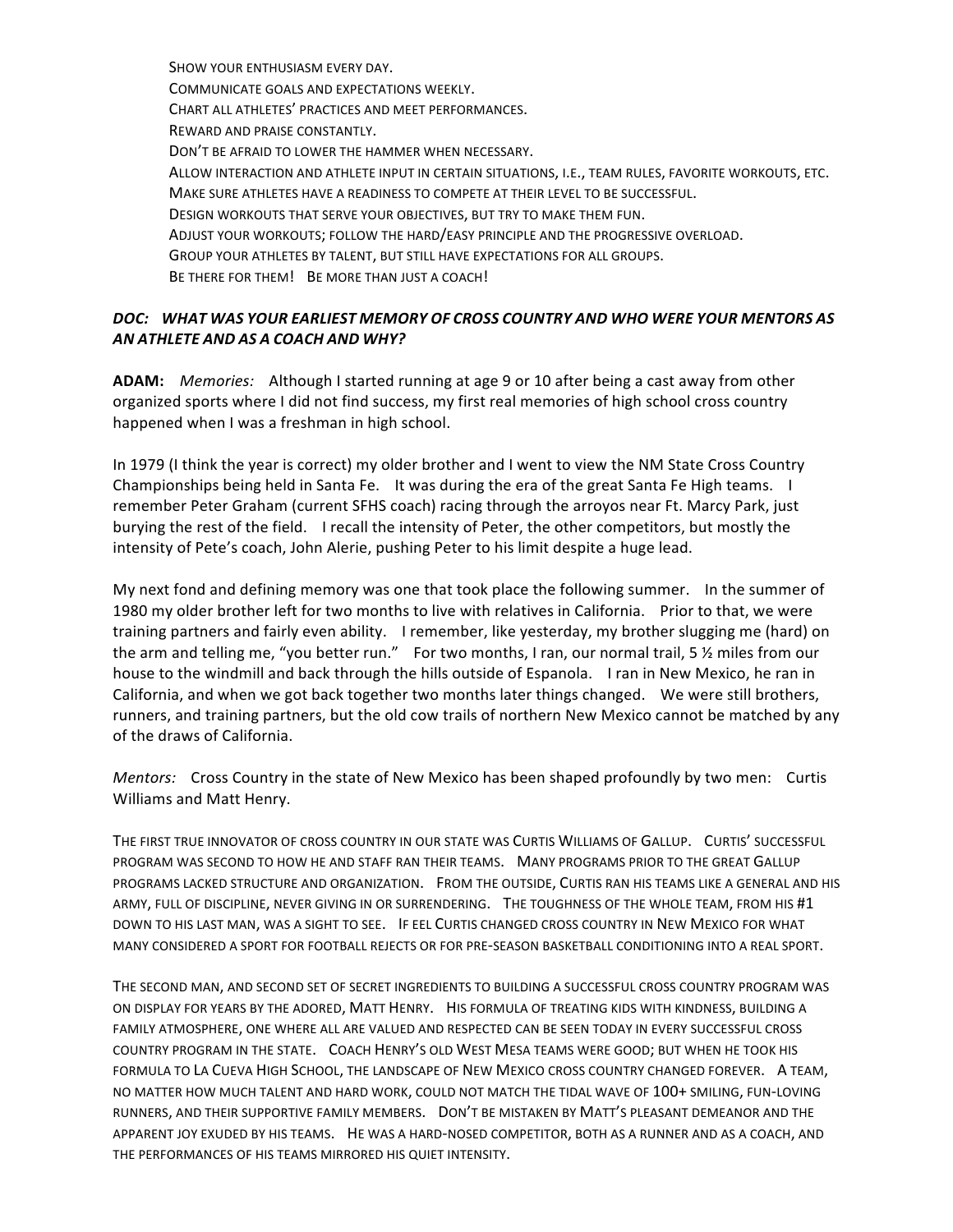MATT'S IMPACT ON MY PROGRAM CAN BE SEEN IN MY OPENING REMARKS AND MY PHILOSOPHY STATEMENT. I SEE A TOUCH OF COACH HENRY IN EVERY GOOD NEW MEXICO PROGRAM. AS A MATTER OF FACT, I SEE THE INFLUENCE OF COACH CURTIS WILLIAMS AND COACH MATT HENRY IN FAR MORE ATHLETES AND INDIVIDUALS THAN THOSE THAT HAD A WONDERFUL OPPORTUNITY TO RUN ON THEIR TEAMS.

**CURTIS:** IT WAS THE SUMMER OF 1972 WHEN I WAS HIRED TO COACH JUNIOR HIGH BASKETBALL AND TRACK AT TOHATCHI HIGH SCHOOL. ON MY FIRST DAY ON THE JOB, THE PRINCIPAL CALLED ME INTO HIS OFFICE AND INFORMED THAT I WOULD BE THE VARSITY CROSS COUNTRY, BASKETBALL, AND JUNIOR HIGH TRACK COACH WITH A FULL TEACHING LOAD.

I was excited and apprehensive at the same time. I knew nothing about cross country and had very little experience with the other two sports. I went looking for books on coaching distance runners; you guessed it, not much was being published. So began my trial and error approach to cross country. I have to share my first hosting of a meet. Is set up a course around Chuska Lake. The junior varsity went off without a hitch. During the race, a rain cloud appeared over Chuska Mountain, yet no rain on the race. We started the varsity race and still no rain. A beautiful day, but wait, run off water started coming off the mountain. The runners were on one side of the water and the finish line was on the other. The first 10 or so runners splashed through the water, but it kept rising. What to do? I crossed the water which was now knee-deep to the other side. Our football coach, yes, a football coach, was helping at the meet. He went to the middle, and other volunteers and coaches formed a line; and we literally passed each runner across this wall of water that was now waist-high. As the race neared the end, the water receded back to ankle-deep with the last few runners crossing like the first 10. This was a very scary ordeal that I will never forget. I could just see the headlines, "Athletes drown – Coach Fired."

The coaching profession had not risen to the status of today. Coaches were teachers first. They knew little about their sports. There was no coaching association or clinics to attend. They did do one thing: they allowed us to have fun. They enjoyed the thrill of victory; and for losses, there was no dwelling on why they occurred. They taught the fundamentals and expected us to perform them; but yet, be creative to the application of the fundamentals. They had a no-nonsense approach. They were firm, but fair to all. I guess my coaches established my foundation in becoming a coach.

I had no real mentors while I was coaching – just coaches I admired and emulated. Coaches tend to be closed-mouthed about what they are doing that brought about their success. I did develop closeness with a legend in my early years. His name was Adrian Gardner, a long time consistent winner at Laguna-Acoma and Belen.

### *DOC: WHAT DO YOU HOPE YOUR LEGACY AS A COACH WILL BE?*

**ADAM:** Legacy is a daunting word. My hopes and dreams are simple; that my wife, my daughter, and my two sons are proud of me and proud to be a Kedge. Anything more than their blessings and love would be "small potatoes." I have no dreams of grandeur larger than that.

If I was to have a legacy relative to track and cross country, I would like to be remembered for being involved with our beloved sport for far too long. One day soon I'm sure we'll overhear, "Coach Kedge is still at it. I can't believe that he's still out there. The sport passed him by years ago. I'm afraid he's going to die out here one day."

**CURTIS:** I would hope that all my former athletes knew where I stood for discipline and fairness for all. All runners were treated that same. Rules of discipline were outline din our handbook and everyone was expected to abide by them or suffer the consequences.

THERE WERE TIMES THAT VARSITY RUNNERS WERE DISMISSED FROM THE TEAM. YET, THESE SAME RUNNERS WOULD COME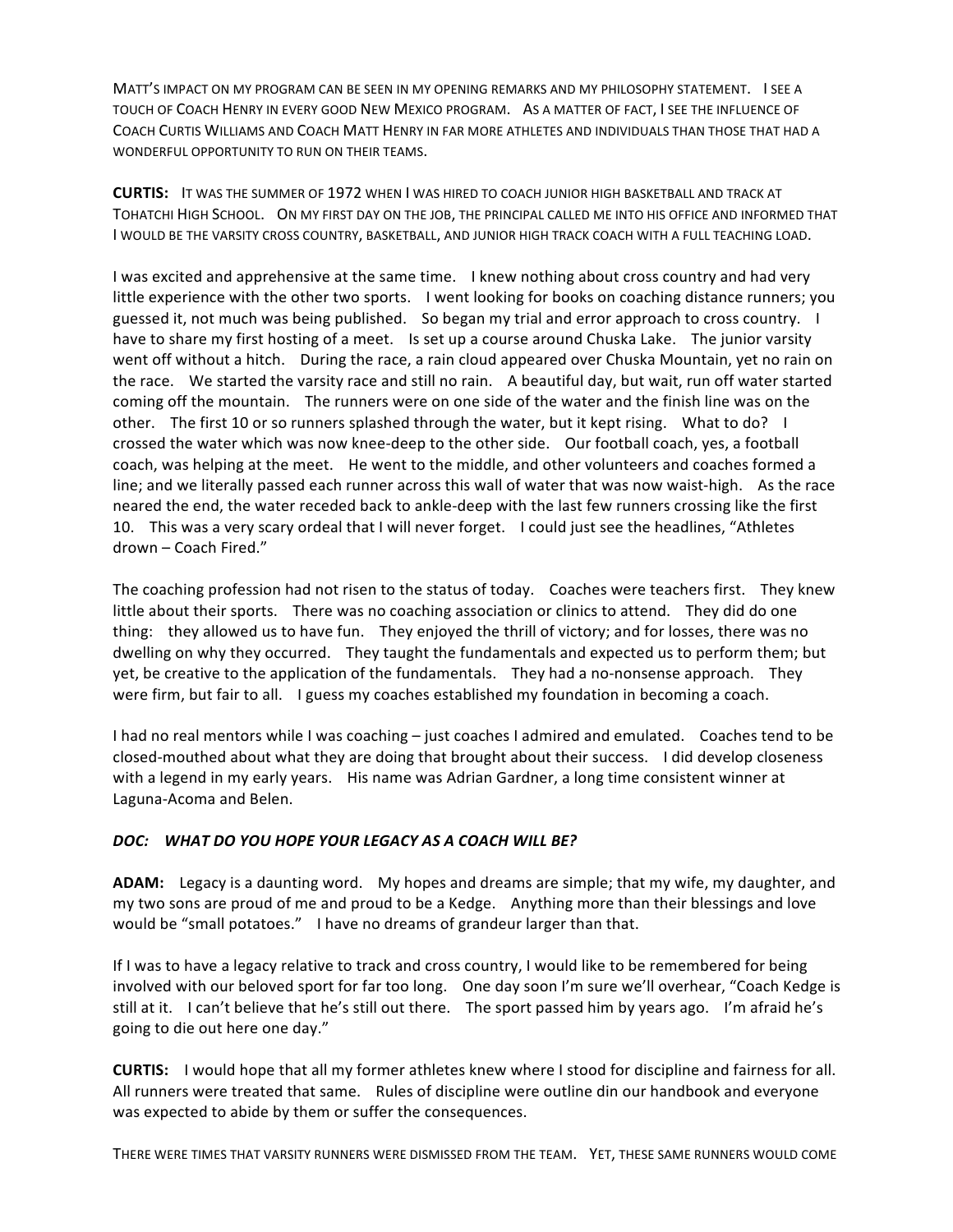BACK THE NEXT SEASON AND BE STRONG TEAM LEADERS. AT TIMES, RUNNERS AND THEIR FAMILIES WOULD TURN TO ME TO HELP THEM WITH ISSUES WITHIN THEIR FAMILIES. THEY KNEW WHAT I WOULD BE THERE FOR THEM. I HAVE ATTENDED THEIR WEDDINGS, COLLEGE GRADUATIONS, AND EVEN FUNERALS.

# *DOC: WHO DO YOU CONSIDER THE GODFATHER/GODMOTHER OF CROSS COUNTRY? DISCUSS YOUR TOP MALE AND FEMALE HIGH SCHOOL CROSS COUNTRY COACHES IN NEW MEXICO.*

**ADAM:** The two gentlemen I outlined above are certainly at the forefront of our sport. No historical outline of our sport would be complete without the mention of the first New Mexico State Champion, and only five time winner, Gerry Garcia of El Rito High School as well as the first ever girls champion Sandy Beach (Warfield).

ROB AND KATHY HIPWOOD OF #1 - UNQUESTIONABLY, THE BEST COACHES IN THE STATE, RIGHT NOW, AND FOR EVERMORE. LOS ALAMOS IS SO VERY GOOD, YEAR-IN AND YEAR-OUT, BECAUSE OF THE GUIDANCE AND LEADERSHIP OF ROB AND KATHY.

I DON'T FEEL LIKE WE'VE RECOGNIZED BOB JACKSON AND HIS CONTRIBUTIONS ENOUGH. BOB HAS BEEN A LONGSTANDING SUCCESSFUL COACH AT A NUMBER OF DIFFERENT SCHOOLS FOR YEARS.

THE THIRD SET OF COACHES I THINK I NEED TO RECOGNIZE ARE THOSE FROM OUR GREAT STATE THAT DON'T HAVE A LONG LINE OF BLUE TROPHIES, HAVE NOT LEAD NATIONAL CALIBER TEAMS OR RUNNERS TO PROMINENCE, OR THAT POP INTO OUR MINDS WHEN WE TALK ABOUT THE "LEGENDS OF THE FALL." THE COACH THAT HAS DEDICATED ONE SEASON, TOUCHED ONE HEART, AND WORN A SMILE WHILE DOING IT, IS TOPS IN SOME FORMER ATHLETE'S MIND. WINNERS ARE NOT JUST THOSE  $1^{ST}$  ACROSS THE FINISH LINE OR CARRYING THE BIG BLUE TROPHY. ONE THAT TOUCHED ME WAS MY JR. HIGH AND 1<sup>ST</sup> YEAR HIGH SCHOOL COACH, DEL VALDEZ. I'M SURE THAT ALL OF US THAT HAVE EVER BEEN A PART OF THIS SPORT HAS A COACH VALDEZ.

**CURTIS:** I KNOW THAT ANSWERING THIS QUESTION IS GOING TO BE DIFFICULT AND WILL PROBABLY BE MET WITH DISAGREEMENT. THROUGH THE TIMES, I HAVE SEEN THEIR REIGN OF PRESTIGE CHANGE. MY FIRST PICK FOR GODFATHER WOULD HAVE TO BE ADRIAN GARDNER OF LAGUNA-ACOMA. I REFERRED TO HIM EARLIER AS A MENTOR. HIS TEAMS DOMINATED ALL CLASSES IN THE 1970'S. HE AND HIS TEAMS WERE ALWAYS HUMBLE IN THEIR VICTORIES. HE ALWAYS STRIVED FOR PERFECTION. ONE TIME HIS TEAM HAD WON AN INVITATIONAL, BUT HE WAS NOT SATISFIED WITH THE EFFORTS, SO HE HAD THEM RUN THE COURSE AGAIN DURING THE AWARDS CEREMONIAL. THEY RAN IT FASTER THE SECOND TIME! TOO BAD THAT THE FOOTLOCKER AND NIKE CHAMPIONSHIPS WERE NOT AROUND DURING HIS REIGN.

My other picks for godfather are Adam Kedge of Albuquerque Academy and Robbie Hipwood of Los Alamos. Sorry Kathy, but you are the wrong gender for this title, but I will discuss you later. I will never forget Adam's triumph over my team at the Bernalillo meet in 1995. I knew at the time he was the real deal. It doesn't seem possible that he has been coaching for 20+ years. I still remember him running at Espanola Valley and he still looks so young. As far as Robbie's years of coaching, I don't remember when there was a change in the NMAA classification and when he took the reins at Los Alamos. I believe it to be around 2000. Los Alamos had always been AAAA. They had to compete against the likes of Santa Fe, Grants, and Gallup as strong contenders and just never got the breaks to win a state championship. Now they have to compete against Albuquerque Academy: what a heart breaker. This doesn't bother the Hipwoods. Since 2000, it has been a battle between those two teams. Both coaches are very humble and very professional.

Now for the godmother of cross country. While there has not been many women coaches, I will mention the well-deserved ladies, not just because they are women, but because they have earned it. The first lady has to be Marilyn Sepulveda of Alamogordo. She coached both boys and girls. Her teams were always competitive. They usually were the top teams to come out of the south. She was not afraid of competing against the northern teams. They would travel several times to the north to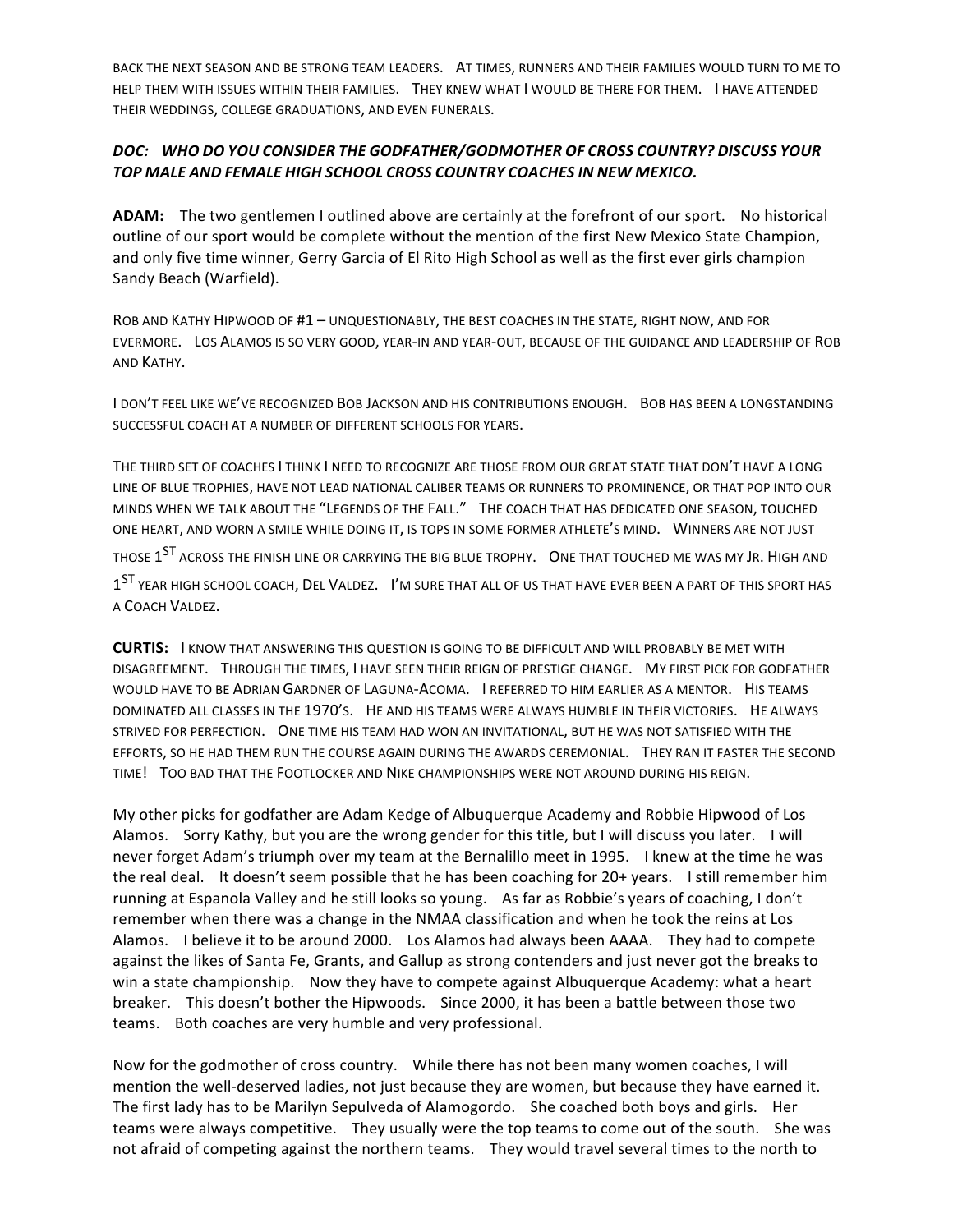compete. She is best remembered for her leadership in developing our NMTCCCA. She was our first president that led us into the great organization that we have today.

The next lady is Kathy Hipwood of Los Alamos. Even though she shares her accomplishments with her husband Robbie, we know that it takes a woman's touch. Behind every successful man is successful woman. Her teams have dominated for 15 years - I believe with 12 state champions, the most of any school. She and Robbie have been very active in our organization.

While I answered this question, many great coaches have come to mind that should be mentioned as the godfather/godmother. They are Alan Lockridge of Pojoaque; John Alier or Santa Fe; Steve Gachupin and Daniel Chinara of Jemez Valley; Dan Otero of Laguna-Acoma; and Alice Kinlichee of Shiprock.

### *DOC: HOW WOULD YOU DESCRIBE THE EARLY CROSS COUNTRY HARRIER?*

**ADAM:** I'm not a big proponent of the "kids aren't what they used to be" saying. Cross country kids of today are not much different from those of old. A good cross country runner is:

• Hard Working Sportsmanlike a Loyal Friend Kind Hearted a Good Student and a Planner & Dreamer

**CURTIS:** I would describe them as mentally & physically tough with a strong sense of team cohesiveness. These athletes were in the times when there were no athletic trainers to treat their blisters, shin splints, etc. Training and racing shoes were basically non-existent. I remember athletes that wore shoes that were ill-fitted, with no arch support, etc. Their feet sometimes looked like raw hamburger. Yet, these athletes would continue to train and race.

I HAD ATHLETES THAT WOULD RIDE A BICYCLE, HITCH HIKE, OR EVEN RUN JUST TO GET TO PRACTICE. THEY RARELY MISSED A PRACTICE. NO EXCUSES, JUST RESULTS. THESE ATHLETES LAVISHED THE IDEA OF RUNNING THE MOST GRUELING COURSES OF PRACTICES. THEY HATED GOLF COURSES!

THEY ACCEPTED THEIR ROLES WITHIN THE TEAM. THERE WAS NO COMPLAINING ABOUT WHICH TEAM (VARSITY, JUNIOR VARSITY, OR C-TEAM) THEY WOULD BE RACING AT A PARTICULAR MEET. THERE WAS NO PECKING ORDER WITHIN THE TEAMS. AN EXAMPLE WOULD BE IF MY NUMBER THREE RUNNER BEAT THE NUMBER ONE OR TWO; THERE WERE NO JEALOUS MOMENTS. IT MEANT THAT THE TWO BEATEN RUNNERS DIDN'T HAVE A GOOD RACE; AND THE NEXT WEEK, THEY WOULD WORK HARDER TO GET THEIR POSITIONS BACK. THEY KNEW THAT THE WEEK'S PREPARATION WOULD BE MUCH HARDER THAN ANY RACE; AND THEIR COMPETITION AMONG THEIR TEAMMATES, JUST TO MAKE THE TRAVEL SQUAD, WOULD BE EVEN HARDER THAN THE UPCOMING MEET.

MY BIGGEST RECRUITMENT CAME FROM THE TEAM MEMBERS. THEY WOULD ASK THEIR CLASSMATES, FRIENDS, AND RELATIVES TO JOIN. THEY DID NOT CARE THAT ANY OF THESE POTENTIAL RECRUITS MIGHT DISPLACE THEM. THEY KNEW THAT STRENGTH CAME IN NUMBERS.

### *DOC: DISCUSS THE TOP 5 MALE/FEMALE CROSS COUNTRY RUNNERS OF ALL TIME.*

**ADAM:** I'm not sure if the below mentioned names are the top-five or the five fastest, but I certainly feel like there are a number of great runners that have had a major influence on our sports of cross country and distance running.

*MALE:*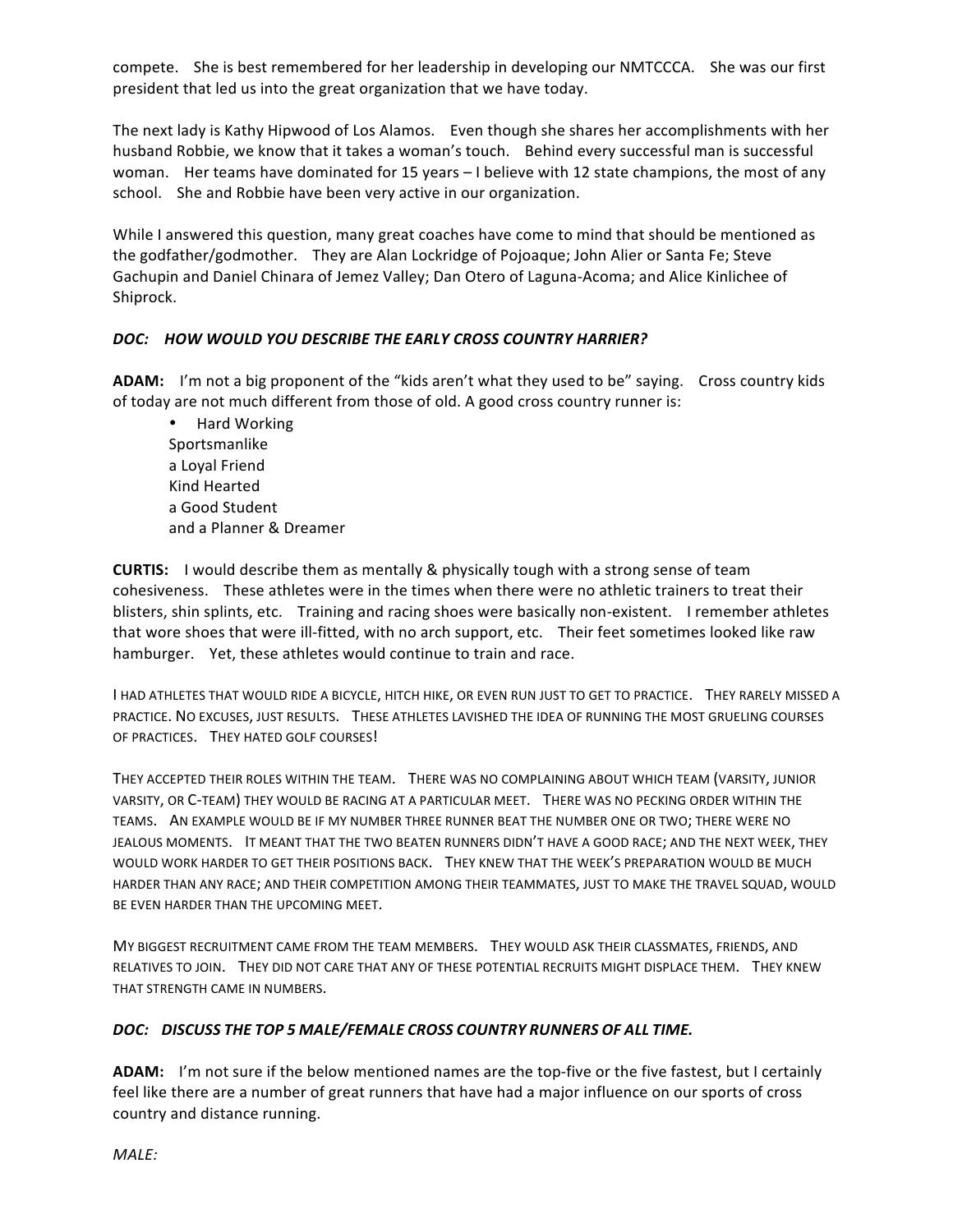- Gerry Garcia of El Rito High School for his long standing dominance in the 1960's.
- There are three men that need to be recognized for their contributions as high school runners, college runners, all the way into their professional careers: Dr. Chuck Aragon of Los Lunas High School, Dr. Tony Sandoval and Ric Rojas, both of Los Alamos High School.
- Brandon Leslie, of Gallup, for his outstanding high school performances and his efforts in college and as a pro. Brandon was incredible and took part of one of the most amazing duals I've ever seen in New Mexico cross country history. The race was, Brandon Leslie vs. David Krumanacker at the state meet, through the hills and park around Milne Stadium in the early 1990's.
- Shardack Kiptoo, of La Cueva, despite being placed in the center of a lot of controversy, always acted mature, humble, and with a warm heart. He was thrust into the national cross country scene for controversial reasons; and while all adults around him had opinions of his part in our sport, he always represented his school and state with dignity.
- The extended Martinez family of Grants; Andy, Galen, Franklin and others of the family were part of outstanding dominate teams for years.

#### *FEMALE:*

- SANDY BEACH, NEW MEXICO'S FIRST EVER STATE CROSS COUNTRY CHAMP.
- FELICIA GULIFORD OF GALLUP, DOMINATED BEYOND WHAT ALL COULD IMAGINE. SHE DOMINATED IN THE STATE IN BOTH TRACK AND CROSS COUNTRY AND CONSISTENTLY GREAT AT THE NATIONAL LEVEL.
- THE TOP-5 VARSITY GIRLS THAT MADE UP THE UNITED STATES #1 RANKED CROSS COUNTRY TEAM FROM LOS ALAMOS WERE AMAZINGLY DOMINANT. FOUR OF THEIR NAMES STICK IN MY HEAD RIGHT NOW, SO I WON'T MENTION THEM BY NAME KNOWING THAT I'D HAVE TO LOOK UP THE ONLY ONE I AM FORGETTING.

**CURTIS:** There is no way that I could limit my answer to just five top runners. I chose the following runners for their consistent accomplishments in high school, college, and the U.S.:

### *MALE*

- Gerry Garcia won five individual cross country titles from 1961-1965. He ran for El Rito. He also ran for Eastern University in Portales earning NAIA All-American honors during his two years.
- AL WAQUE WON ONLY ONE HIGH SCHOOL CROSS COUNTRY STATE CHAMPIONSHIP FROM JEMEZ VALLEY IN 1968. He MADE HIS MARK BY WINNING EIGHT STRAIGHT VICTORIES ON THE LA LUZ (1977-1985). HE WON THE PIKES PEAK MARATHON IN 1981 AND 1982. HE ALSO WON SIX STRAIGHT TITLES IN THE EMPIRE STATE STAIR CLIMB IN THE 1980'S.
- RIC ROJAS OF LOS ALAMOS WON FOUR STATE TITLES IN CROSS COUNTRY AND TRACK IN 1968-1969. HE WAS RANKED IN THE TOP TEN UNITED STATES HIGH SCHOOL MILERS. HE STILL HOLDS THE NEW MEXICO MILE RECORD OF 4:12.6. HE GRADUATED FROM HARVARD IN 1974 WITH A BA AND IN 1983 RECEIVED HIS MBA FROM THE UNIVERSITY OF DENVER. HE WAS RANKED IN THE TOP 10 OF US ROAD RACERS FROM 1977-1981. In 1976, HE WON THE USATF NATIONAL CROSS COUNTRY CHAMPIONSHIP. HE PRESENTLY HAS HIS OWN BUSINESS; RIC ROJAS RUNNING IN BROOMFIELD, CO.
- DR. TONY SANDOVAL WON TWO CROSS COUNTRY TITLES IN 1970 AND 1971. HE EARNED A SCHOLARSHIP TO STANFORD. IN 1976, HE WON THE PAC \* CONFERENCE TITLE IN THE 10,000 METERS OVER THREE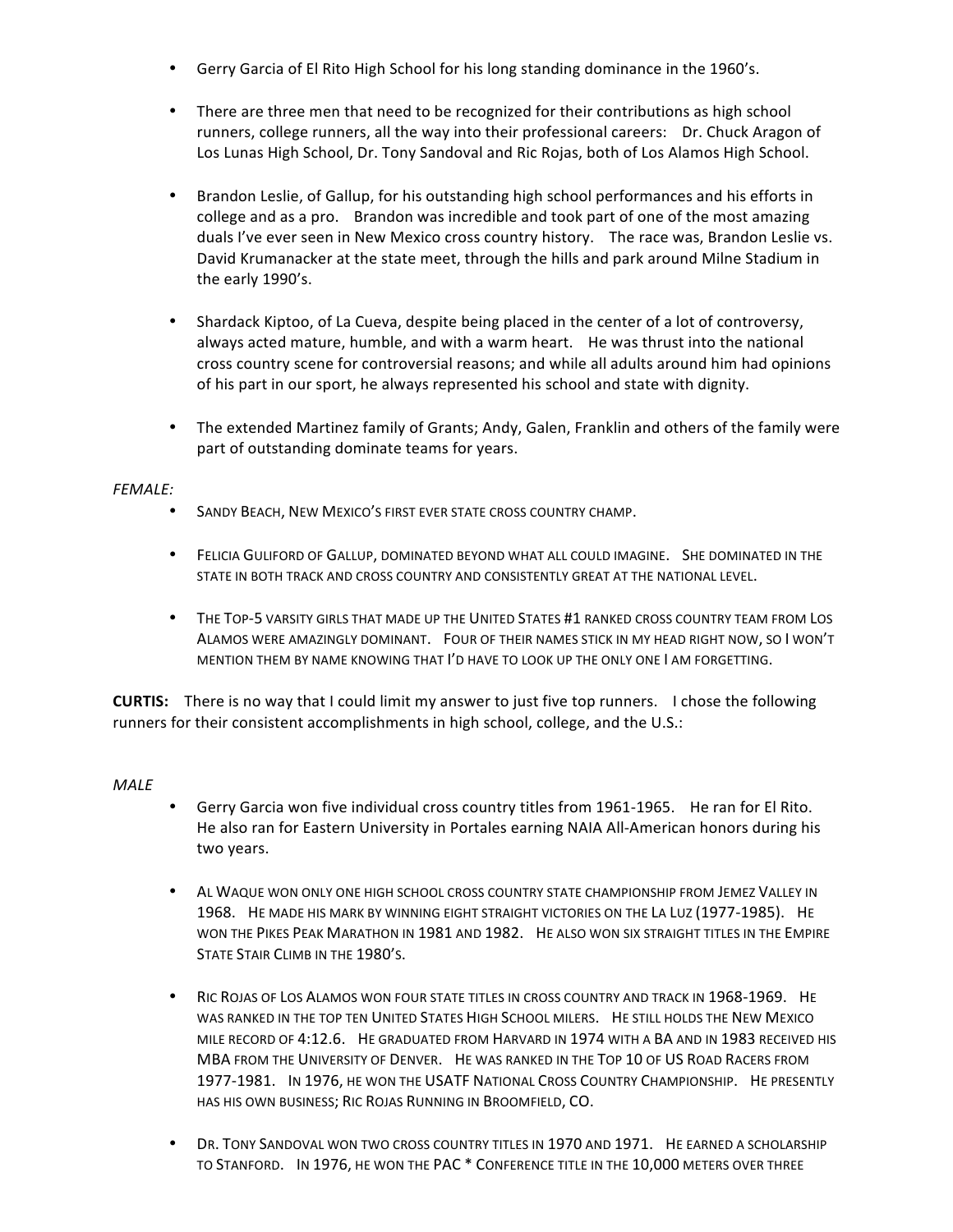KENYANS FROM WASHINGTON STATE. ONE OF THE KENYANS WAS SAMSON KIMOBWA, WHO SET THE WORLD RECORD IN THE 10,000 THE FOLLOWING YEAR. 1980 WAS MET WITH BOTH EXCITEMENT AND DISAPPOINTMENT. HE WON THE US OLYMPIC TRIALS WITH A 2:10.19 FOR THE MARATHON, BUT THE 1980 MOSCOW OLYMPICS WAS BOYCOTTED BY THE U.S.

- CHUCK ARAGON WON TRACK AND CROSS COUNTRY TITLES IN 1975 AND 1976 WHILE AT LOS LUNAS HIGH SCHOOL. WHILE RUNNING AT NOTRE DAME, HE WAS THE FIRST RUNNER IN SCHOOL HISTORY TO BREAK A 4-MINUTE MILE WITH A 3:59.92. HE STILL HOLDS NOTRE DAME'S 1500 METER RECORD OF 3:38.40. HE MADE THE 1984 OLYMPIC TEAM IN THE 1500 METER AS AN ALTERNATE. HE WAS BEATEN BY SYDNEE MAREE AT THE TRIALS FOR THE 3<sup>RD</sup> POSITION. MAREE PULLED OUT OF THE 1500 A WEEK BEFORE THE GAMES DUE TO INJURY. IT WAS TOO LATE FOR CHUCK TO TRAIN AND COMPETE. CHUCK IS PRESENTLY IN BILLINGS, MT AT ST. VINCENT HEALTHCARE WORKING AS AN ANESTHESIOLOGIST.
- GEORGE YOUNG WAS PROBABLY THE BEST RUNNER OF ALL NEW MEXICO. HE RAN TRACK AND CROSS COUNTRY FOR WESTERN HIGH SCHOOL IN SILVER CITY BACK IN THE 1950'S WHEN THERE WAS NO NMAA CHAMPIONSHIPS. HE ATTENDED THE UNIVERSITY OF ARIZONA AND LETTERED IN BOTH SPORTS. HE WAS THE FIRST AMERICAN TO RUN IN FOUR OLYMPIADS - 1960, 1964, 1968, AND 1972. HE SET NATIONAL RECORDS TWICE IN THE STEEPLECHASE 8:31 IN 1961 AND 8:30 IN 1968. HE ALSO SET A NATIONAL RECORD IN THE 2 MILE 8:22 AND 5000 METERS 13:32. GEORGE SET INDOOR WORLD RECORDS IN THE 2 AND 3 MILE. HE RACED AGAINST THE LIKES OF RYUN, MILLS, SCHUL, AND PREFONTAINE. HIS BEST FINISH WAS IN THE 1968 MEXICO GAMES WINNING THE BRONZE MEDAL.
- LUIS MARTINEZ WAS FROM CLEVELAND HIGH SCHOOL AND AN 8-TIME STATE CHAMPION: THREE IN CROSS COUNTRY, THREE IN THE 3200 METER, AND TWO IN THE 1600 METER. HE SET THE STATE 5A 1600 METER AT 4:11.56. PRESENTLY, HE RUNS FOR OKLAHOMA STATE UNIVERSITY.
- SHANE GARCIA WAS A 3-TIME CROSS COUNTRY CHAMPION FROM LAGUNA-ACOMA IN 1988, 1989, AND 1990. HE RAN FOR NORTH CAROLINA STATE UNIVERSITY.
- PHILLIP CASTILLO, OF GRANTS, WAS A 2-TIME CHAMPION IN CROSS COUNTRY IN 1988 AND 1989. HE PLACED 8<sup>TH</sup> AT THE KINNEY CROSS COUNTRY CHAMPIONSHIP. HE RAN FOR ADAMS STATE COLLEGE IN ALAMOSA, CO WHERE HE WAS AND NCAA DII ALL-AMERICAN IN 1991, 1992, AND 1993. HE WAS THE FIRST NATIVE AMERICAN TO WIN AN NCAA CROSS COUNTRY CHAMPIONSHIP ON A TEAM WITH A PERFECT SCORE. HE GRADUATED WITH A MASTER OF SCIENCE. HE JOINED THE ARMY AND COMPETED ON THE U.S. ARMY WORLD CLASS ATHLETE PROGRAM. HE RAN IN THE 2000 OLYMPIC TRIALS FOR THE MARATHON.
- BRANDON LESLIE OF GALLUP WAS A 2-TIME CROSS COUNTRY AND TRACK CHAMPION IN 1993 AND 1994 AND FINISHED 3RD IN THE FOOTLOCKER NATIONAL CROSS COUNTRY CHAMPIONSHIP. HIGHLY RECRUITED, HE CHOSE NORTHERN ARIZONA UNIVERSITY BUT HAD PERSONAL ISSUES AND DROPPED OUT. IN 1997, HE WON THE NATIONAL JUNIOR COLLEGE CHAMPIONSHIP. IN 1999, HE ACCEPTED SCHOLARSHIP AT ADAMS STATE. SPRING OF 2000, HE WON THE DIVISION II NCAA 10,000 METER AT MT. SAC EARING HIM OLYMPIC TRIALS B STANDARD. HE HAD A DISAPPOINTING PERFORMANCE AT THE OLYMPIC TRIALS IN SACRAMENTO. LATER THAT SUMMER, HE QUALIFIED AGAIN IN CHICAGO AND RAN THE U.S. TRIALS IN NEW YORK IN NOVEMBER. HE IS PRESENTLY THE HEAD CROSS COUNTRY & TRACK COACH AT NAVAJO PINE HIGH SCHOOL. AT A FIRST YEAR HEAD COACH, HE WON A CROSS COUNTRY STATE CHAMPIONSHIP IN 2014.
- BEN ORTEGA OF TAOS HIGH SCHOOL WAS A 2-TIME CROSS COUNTRY AND TRACK CHAMPION IN 1998 AND 1999. HE CHOSE UNM WHERE HE WON MOUNTAIN WEST CONFERENCE CHAMPIONSHIPS IN THE 5000 AND 10,000 METERS. HE HAS A PRIVATE LAW PRACTICE WITH OFFICES IN ALBUQUERQUE AND TAOS, N.M.
- MATT TEBO OF EL DORADO HIGH SCHOOL WAS A 2-TIME CROSS COUNTRY AND 3-TIME TRACK CHAMPION IN 2004 AND 2005. IN 2007, HE RAN IN THE WORLD CROSS COUNTRY CHAMPIONSHIP IN KENYA; HE EARNED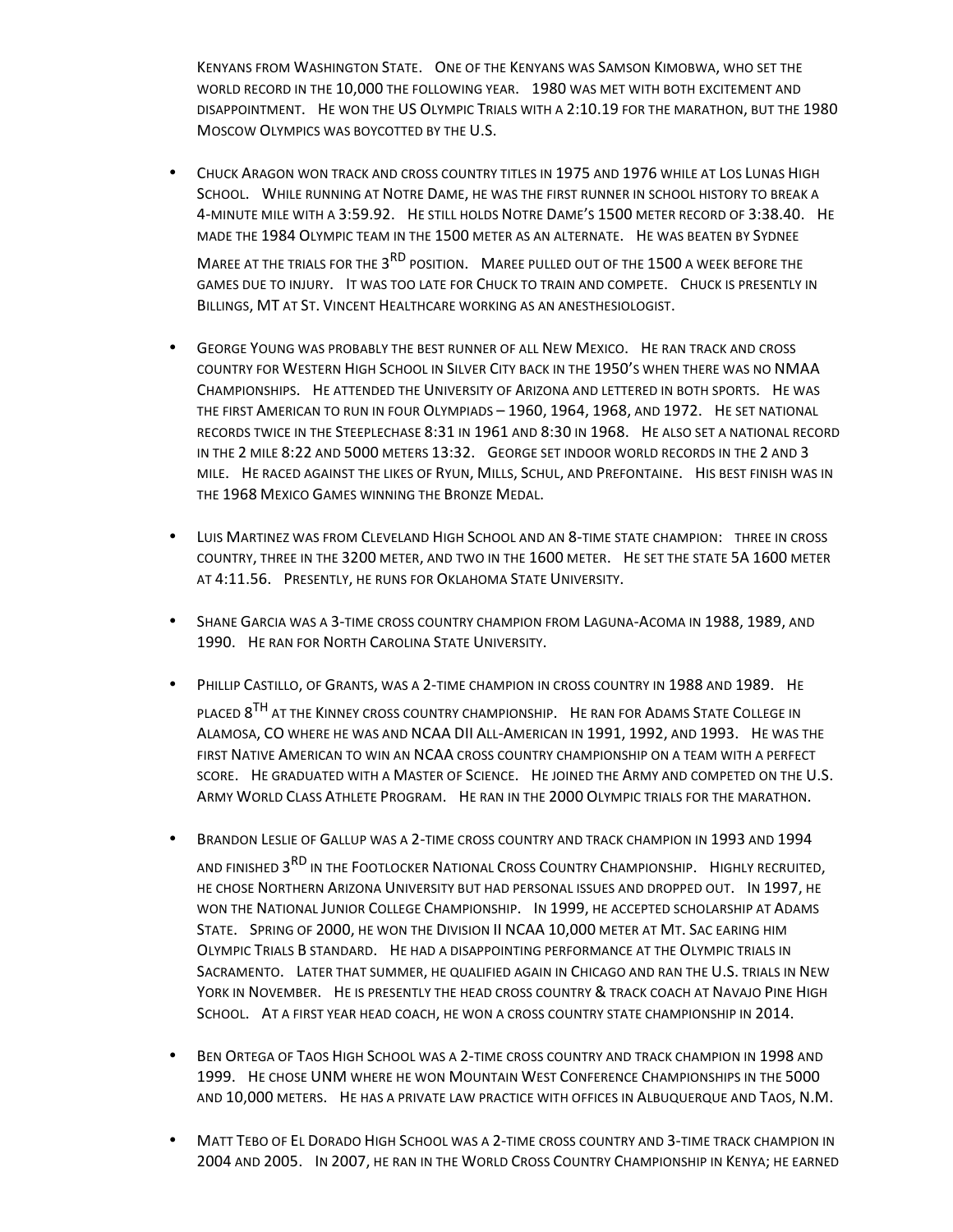THIS TRIP BY FINISHING 3<sup>RD</sup> AT THE U.S. CHAMPIONSHIP. HE WON THE 2006 FOOTLOCKER WEST REGIONAL AND PLACED 5<sup>TH</sup> AT THE NATIONAL MEET. AS A JUNIOR IN HIGH SCHOOL, HE RAN THE 3200 METERS AT THE NIKE OUTDOOR NATIONALS WITH AN 8:47, PLACING  $2^{ND}$ . He holds the N.M. HIGH SCHOOL RECORD IN 3200 METERS WITH A 9:07. HE RAN FOR COLORADO UNIVERSITY AND GRADUATED WITH A BACHELOR'S DEGREE IN STUDIO ART IN 2011.

- BEN JOHNSON OF ALBUQUERQUE ACADEMY WAS A 2-TIME CROSS COUNTRY CHAMPION IS 2006 AND 2007. HE RAN FOR STANFORD- A 2-TIME ALL-AMERICAN IN THE 3000 METER STEEPLECHASE. HIS SENIOR YEAR AT STANFORD, HE WAS THE NUMBER ONE FOR THE TEAM IN BOTH CROSS COUNTRY AND TRACK. IN 2006, HE WAS THE TOP JUNIOR IN THE FOOTLOCKER NATIONAL CROSS COUNTRY CHAMPIONSHIP WITH A 6<sup>TH</sup> PLACE FINISH AND RAN  $3<sup>RD</sup>$  in the Nike Team Nationals.
- KYLE PITTMAN OF LOS ALAMOS WAS A 2-TIME CROSS COUNTRY CHAMPION IN 2008 AND 2009. HE FINISHED  $4^{TH}$  INDIVIDUALLY AT THE NIKE SOUTHWEST REGIONALS. HE LED HIS TEAM TO A  $1^{ST}$  place tie AND A 2<sup>ND</sup> PLACE FINISH AT THE NIKE NATIONALS. HE RAN FOR UNM AND STILL HAD THE FASTEST TIME ON THE RIO RANCHO COURSE WITH A 14:59.
- SIMON GUTIERREZ OF DEL NORTE WAS A STATE CROSS COUNTRY CHAMPION IN 1983. EVEN THOUGH HE WON ONLY ONE STATE TITLE, HE HAS ACCOMPLISHED HIMSELF AS A MOUNTAIN RUNNER. HE HAS WON THREE PIKES PEAK ASCENTS, 4-TIME WINNER OF LA LUZ, WAS TOP U.S. FINISHER AT THE WORLD MOUNTAIN CHAMPIONSHIP ITALY IN 2004, AND MEMBER OF THE TEVA U.S. MOUNTAIN RUNNING TEAM. HE WAS AN OLYMPIC TRIALS QUALIFIER IN THE MARATHON. HE WAS ON THE U.S. NATIONAL CROSS COUNTRY TEAM 3

TIMES IN 1984 AND 1985 JUNIOR DIVISION, AND 1987 SENIOR DIVISION. HE FINISHED 3<sup>RD</sup> AT THE KINNEY CROSS COUNTRY NATIONALS. HIS INSPIRATION IS TO BECOME A PRIVATE COACH OR TO COACH NCAA ATHLETES.

#### *FEMALE*

- Felicia Guliford of Gallup High school ran cross country for five years. As an  $8<sup>th</sup>$  grader, she finished  $2^{nd}$  in the state championships; but went on the win four straight cross country titles in 1998, 1999, 2000, and 2001. During her four years, she racked up 18 titles in cross country and track. She was a four time Gatorade New Mexico Track & Cross Country Athlete of the Year and was undefeated in all three distance races for four years at the Great Southwest. She ran three cross country races in the Footlocker Nationals. Her worst finish was  $6^{th}$  place. She still holds 6A state records in the 1600 and 3200. Felicia ran four years for the University of Tennessee. Her senior year in 2007, she was named to the SEC Track and Field Community Service Team for volunteering work and charities in the Knoxville area and even in the country of Chile. She spent some time teaching and coaching cross country and track at Miyamura High School in Gallup. She graduated from the University of New Mexico - School of Medicine with a Doctor's degree in 2015.
- Jacquelyne Gallegos of Pojoaque High School was a 3 time cross country state champion in 1997, 1999, and 2000. She ran for UNM for 5 years (she was granted 5 years of eligibility due to a car accident her sophomore year). She was a 3 time Mountain West Conference All Conference runner. She hold the UNM indoor 300 meter record and held the Academic All Mountain West Conference honors each season of cross country and track. Presently, she is married to Nick Martinez, head cross country coach at La Cueva; and she is employed with the NMAA.
- Amy Swier of Aztec High School was a 4 time cross country state champion in 1993, 1994,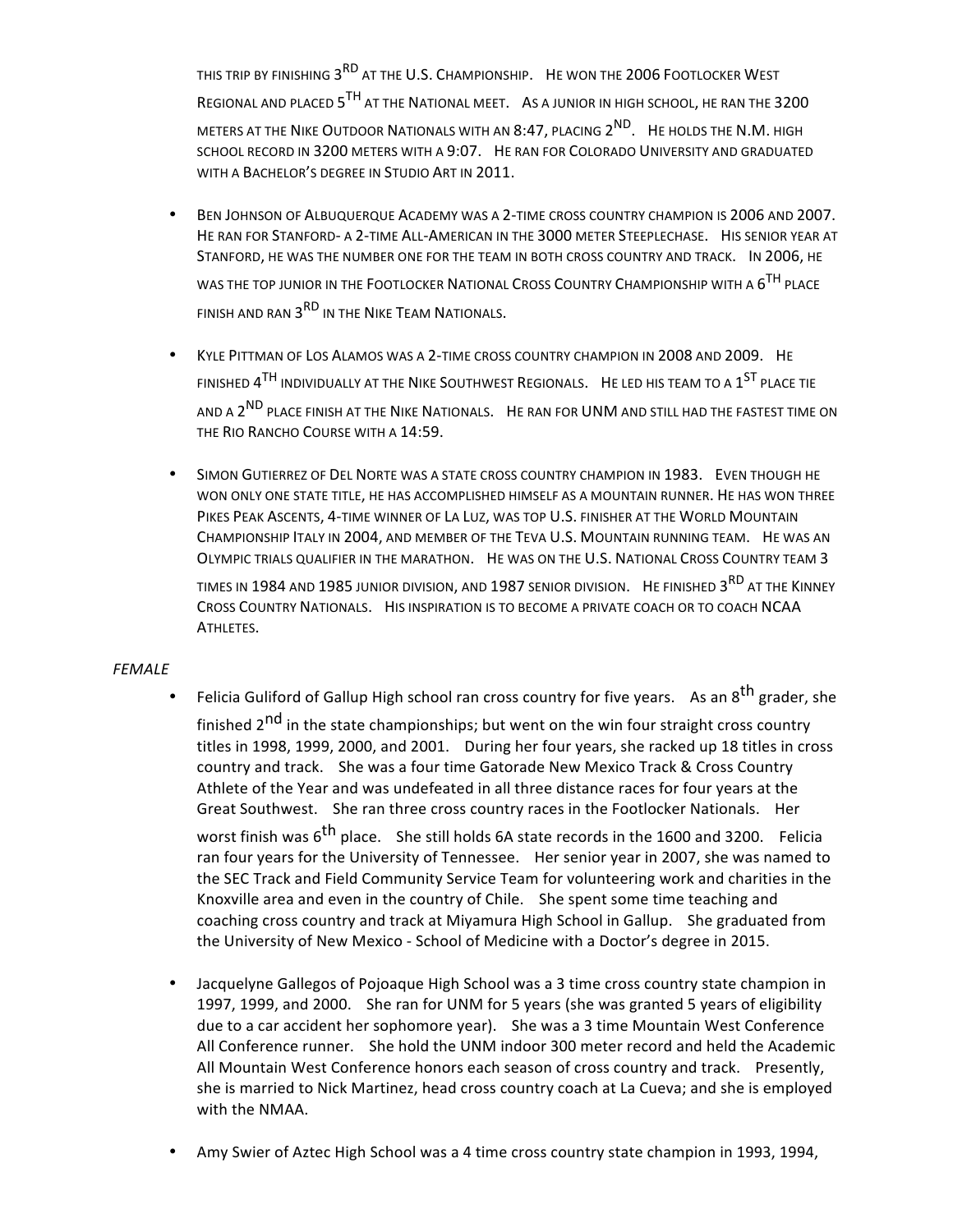1995, and 1996. She hold the New Mexico 1600 meter record for 4:51.68 and the 3200 meter record of 10:32.79. Amy ran for Northern Arizona University. Her junior year at

NAU, she ran in the NCAA-D1 Cross Country Championship and finished  $47^{th}$ . In 1999, she set a Northridge Track and Field Complex record in the 10,000 meters of 35:19.9. Her personal best was 34:17.9. She was plagued with injuries her senior year.

- Julia Foster of Albuquerque Academy was a cross country champion is 2006, 2009, and 2010. She won seven titles in track and holds the 5A state records in 1600 and 3200. In 2011, she competed for Team USA at the North American, Central American, and Caribbean Championships. In 2012, she was the number 6 runner for the Stanford Cardinals cross country team that finished  $3^{rd}$  at the NCAA D1 National Championship. She still has the fastest cross country time at the Rio Rancho – NMAA Championship with 18:35.8.
- Kate Norskog was St. Michael's in Santa Fe was a 4 time cross country champion is 2006, 2008, 2009, and 2010. She was also a 5 time track state champion in the 1600 and 3200 meters. She ran for Syracuse in 2011. I don't know what happened to her after 2011; even though she ran class AAA, she still has one the top 3 times on the tough Rio Rancho NMAA Championship course.
- Kristen Hemphill of Los Alamos was a 3 times cross country champion in 2002, 2003, and 2004. She ran for 3 years at Colorado State University. In 2008, she did not compete due to a medical hardship waiver. She set the CSU 3000 Steeplechase record of 10:08 and earned All-Mountain West Conference honors all 3 years - both athletic and academic.
- Verna Woody (Montjoy) of Gallup was a 2 time cross country state champion in 1982 and 1984. She was the first of many Gallup individuals who were state cross country champions. She was the first girl to run under 18:00 for the NMAA State Championship held at Milne Stadium. Also, the first girl to qualify out of the Kinney/Footlocker Western Regionals by placing  $4<sup>th</sup>$  with a time well under 18:00. At nationals, she was number 5 on the west team with a 20<sup>th</sup> place and a time of 18:07. She won the 3000 meters three times setting a New Mexico state record of 10:13.2. She ran for Phoenix Community College. In her first year, she claimed a runner-up position at the National Junior College Athletic Association, leading her team to the National Championship. She still runs 10k's,  $\frac{1}{2}$ and full marathons and is employed as a dental hygienist.

### *These ladies should also be included*:

STEPHANIE MILAN OF BLOOMFIELD HIGH SCHOOL (1990, 1991, & 1992) MICHELLE MONTOYA OF TUCUMCARI HIGH SCHOOL (1982, 1983, & 1984) RACHEL FLEDDERMAN OF SANDIA PREP HIGH SCHOOL (2011, 2012, & 2013) CAROLINE KAUFMAN OF EAST MOUNTAIN HIGH SCHOOL (2008, 2009, 2010, & 2011) MELISSA LUCERO OF LAGUNA-ACOMA HIGH SCHOOL (1988, 1990, & 1991)

# *DOC: WHICH STATE MEET STANDS OUT AND WHY?*

**ADAM:** I recall the 1<sup>st</sup> one I ran in 1981 at Milne Stadium. It did not turn out well for me. The "run from the front" racing style only works if you are far better than everyone else - I was not. Even

though I finished  $19^{th}$  and implemented a poor race plan, I look back on that day with fondness. There is nothing like being a part of high school sports; I remember dreaming that one day I was going to run in the Olympics.

SIDE NOTE ON MY 1<sup>ST</sup> STATE CROSS COUNTRY EXPERIENCE - I HAVE PLENTY OF STORIES OF THE COACHING STAFF THAT SOMEHOW GREW FROM TWO COACHES AT ESPANOLA VALLEY TO FIVE OR SIX WHEN IT WAS TIME TO GO TO THE BIG CITY OF